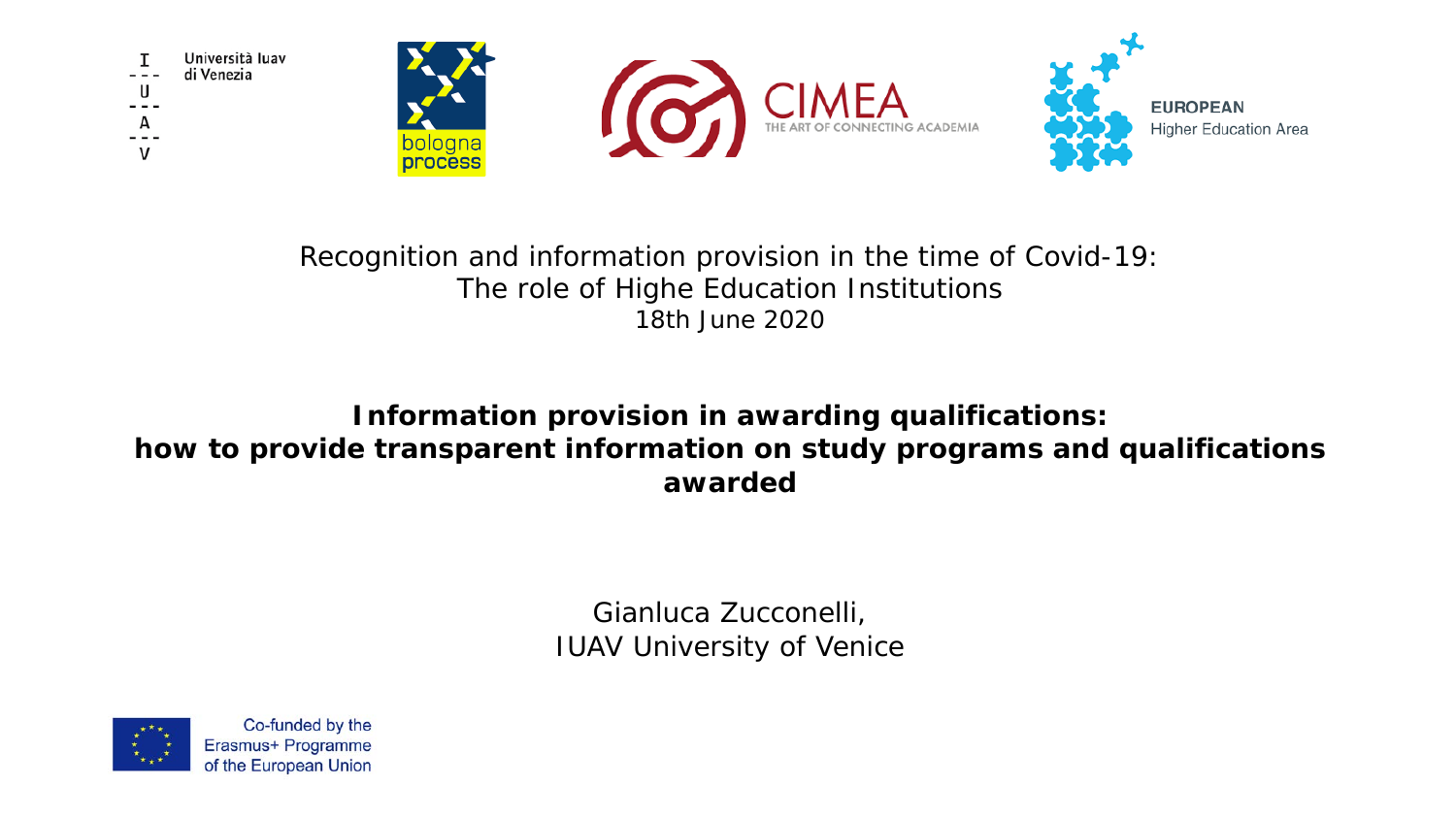

**Once upon a time…**

A brilliant candidate decided to apply for a PhD programme

in the smallest Italian public university dealing with design and architecture.

This candidate was holding a joint degree.





Co-funded by the Erasmus+ Programme of the European Union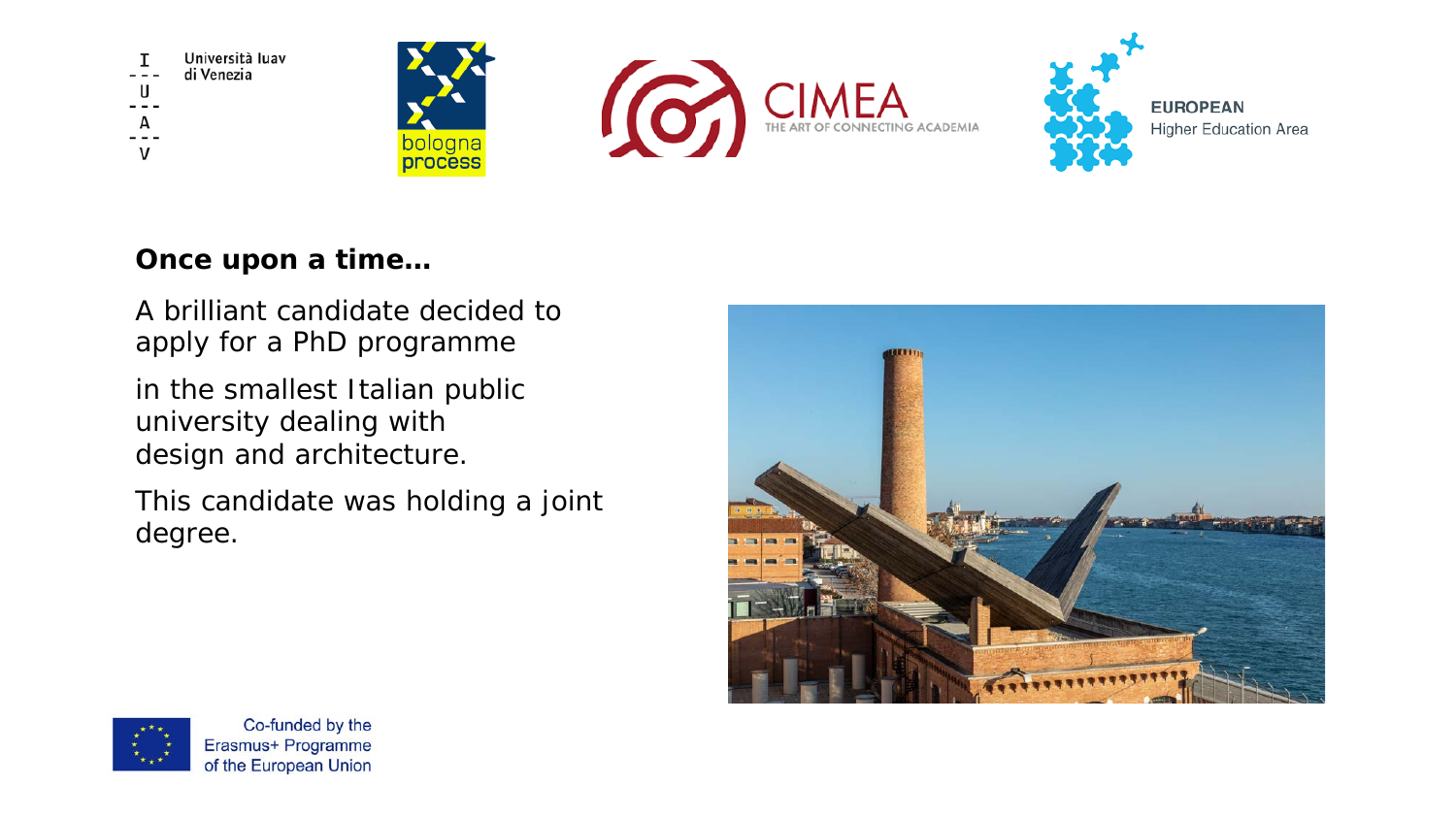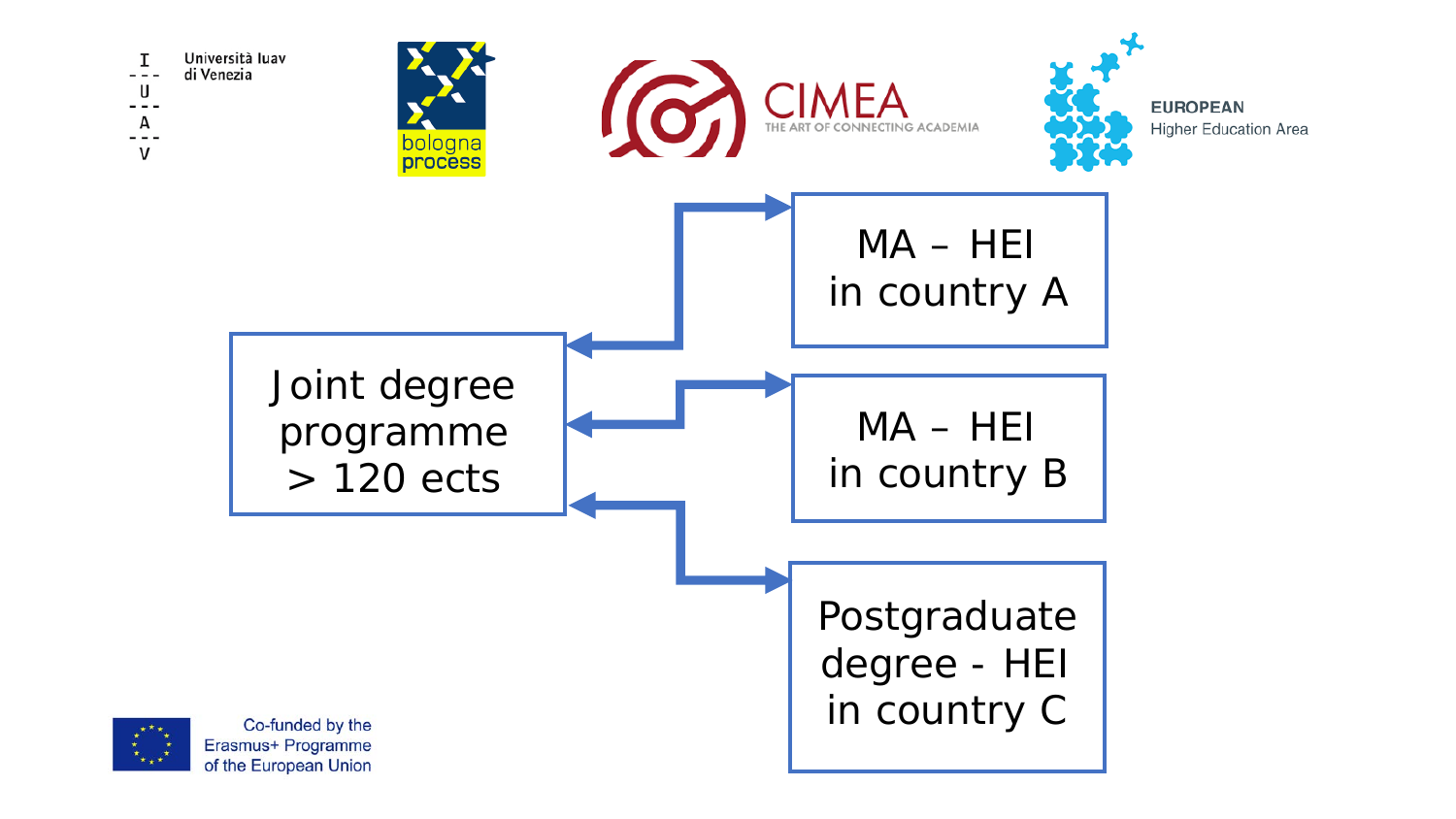







### Admission to a PhD programme?







Maybe!

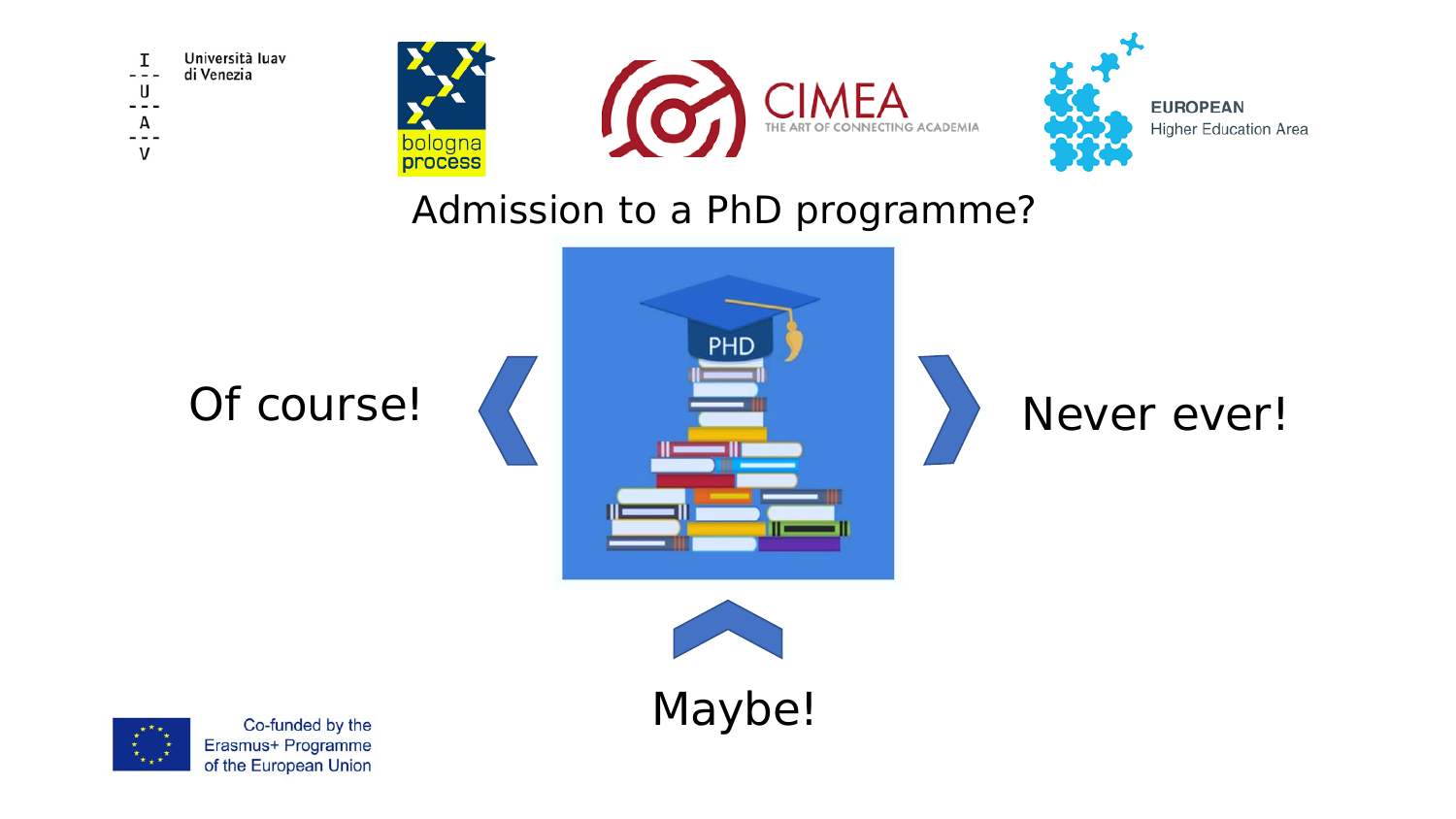

## PhD School was going on with the admission procedure

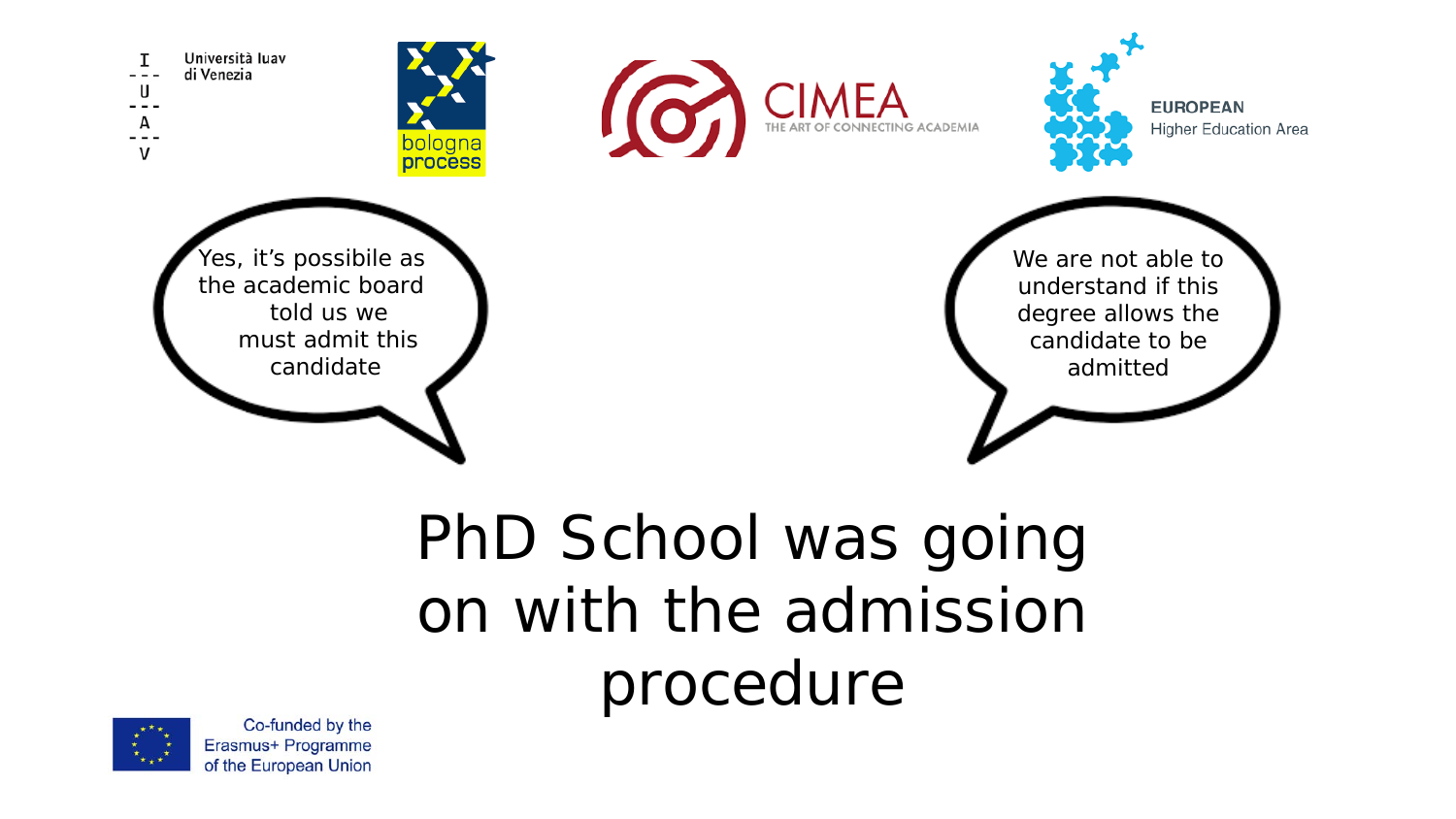

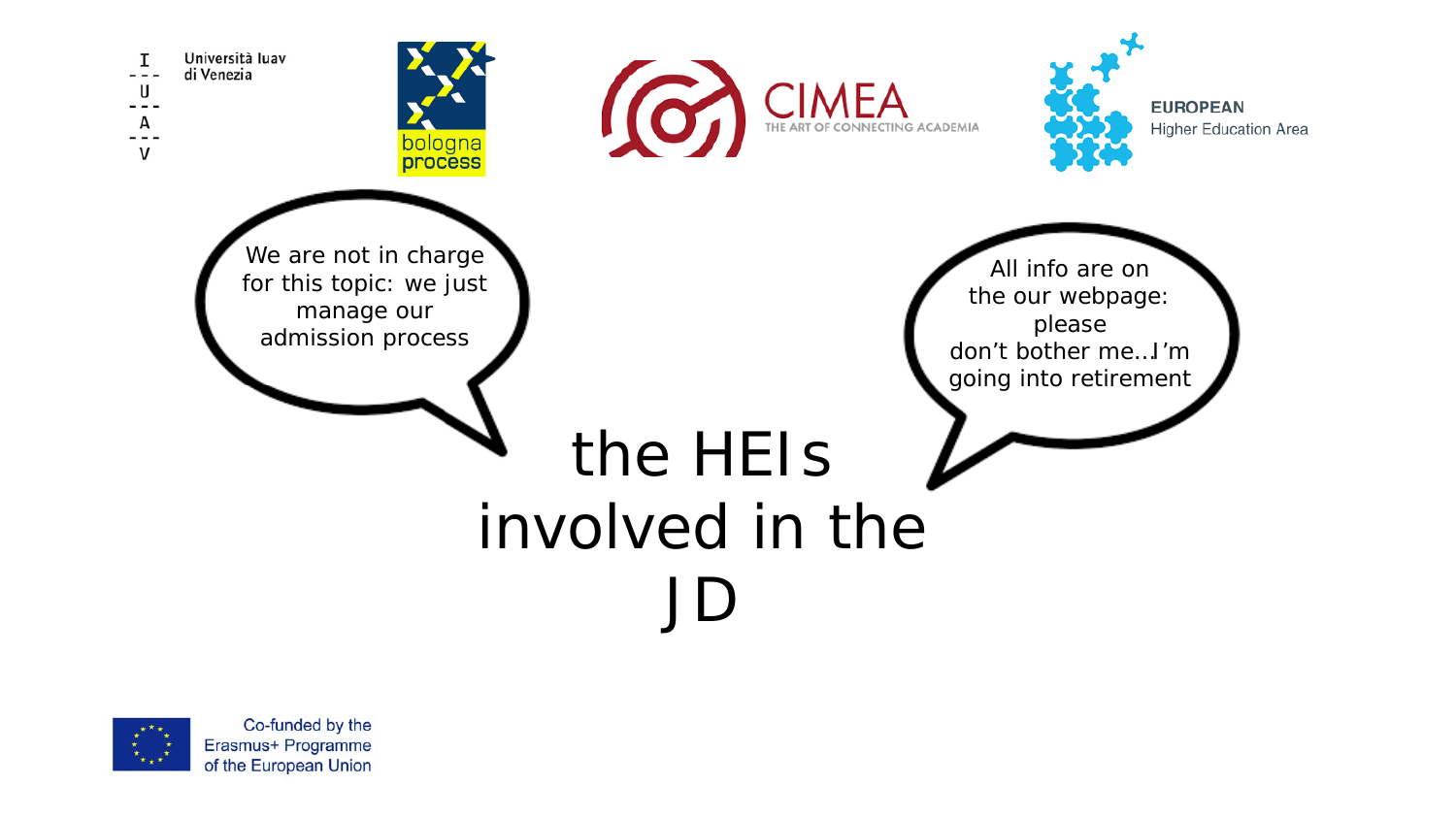Università luav I di Venezia  $- - -$ U ---А  $- - \mathsf{V}$ 







Your University is unfair! I've lost my Diploma Supplement. Please, take a look at the webpage of my Joint Degree programme.

# the PhD candidate

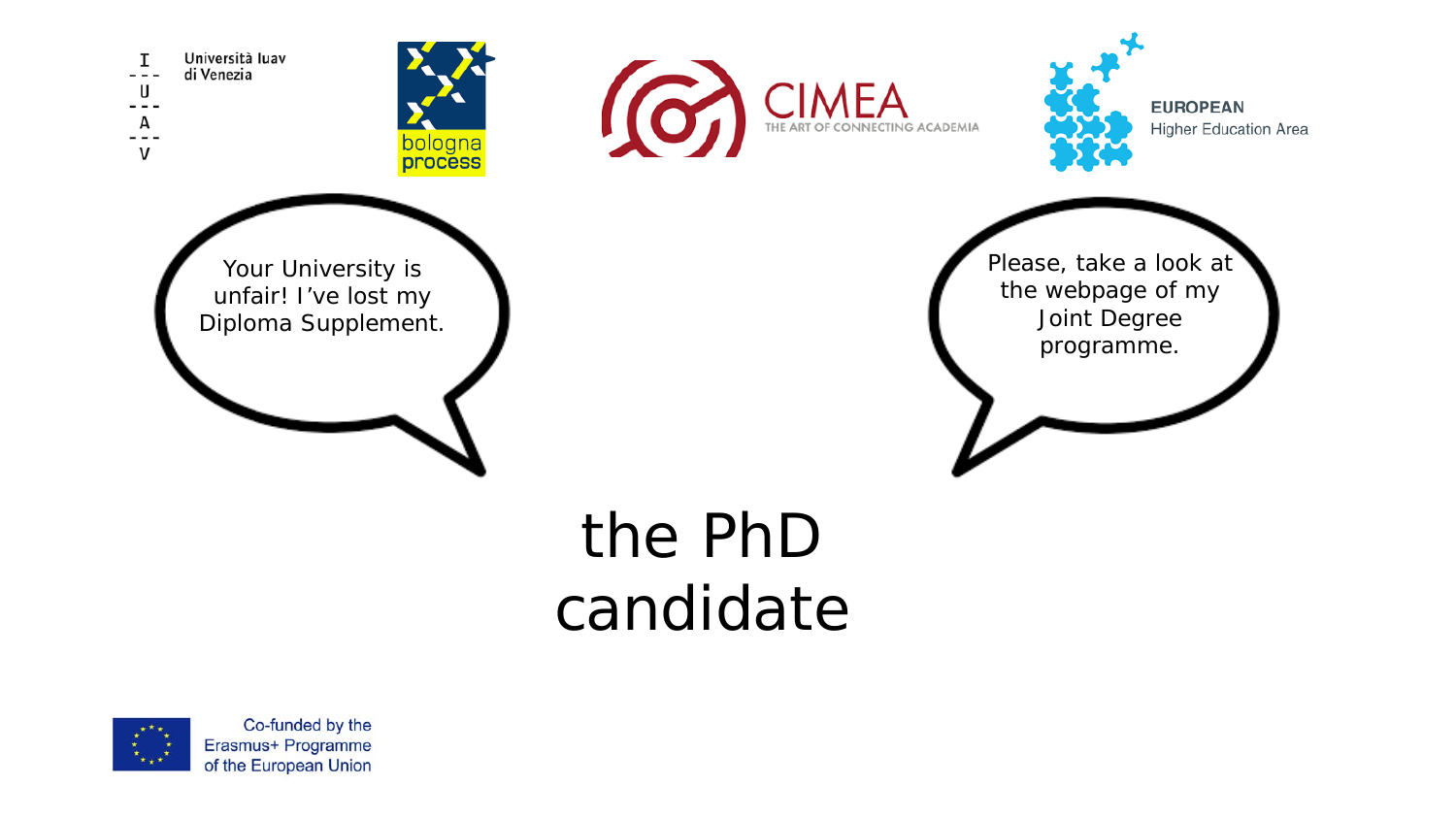

**On webpage of the Joint Degree programme:**

«At the end of the 120 ECTS, students will be awarded a **second level joint degree**. A joint degree is a single diploma issued by at least the institutions offering this integrated study programme.

The title has no expiry date.

**It gives access to third level courses according to national law**. The **recognition** of this master's degree in each country follows the **specific national rules**.»

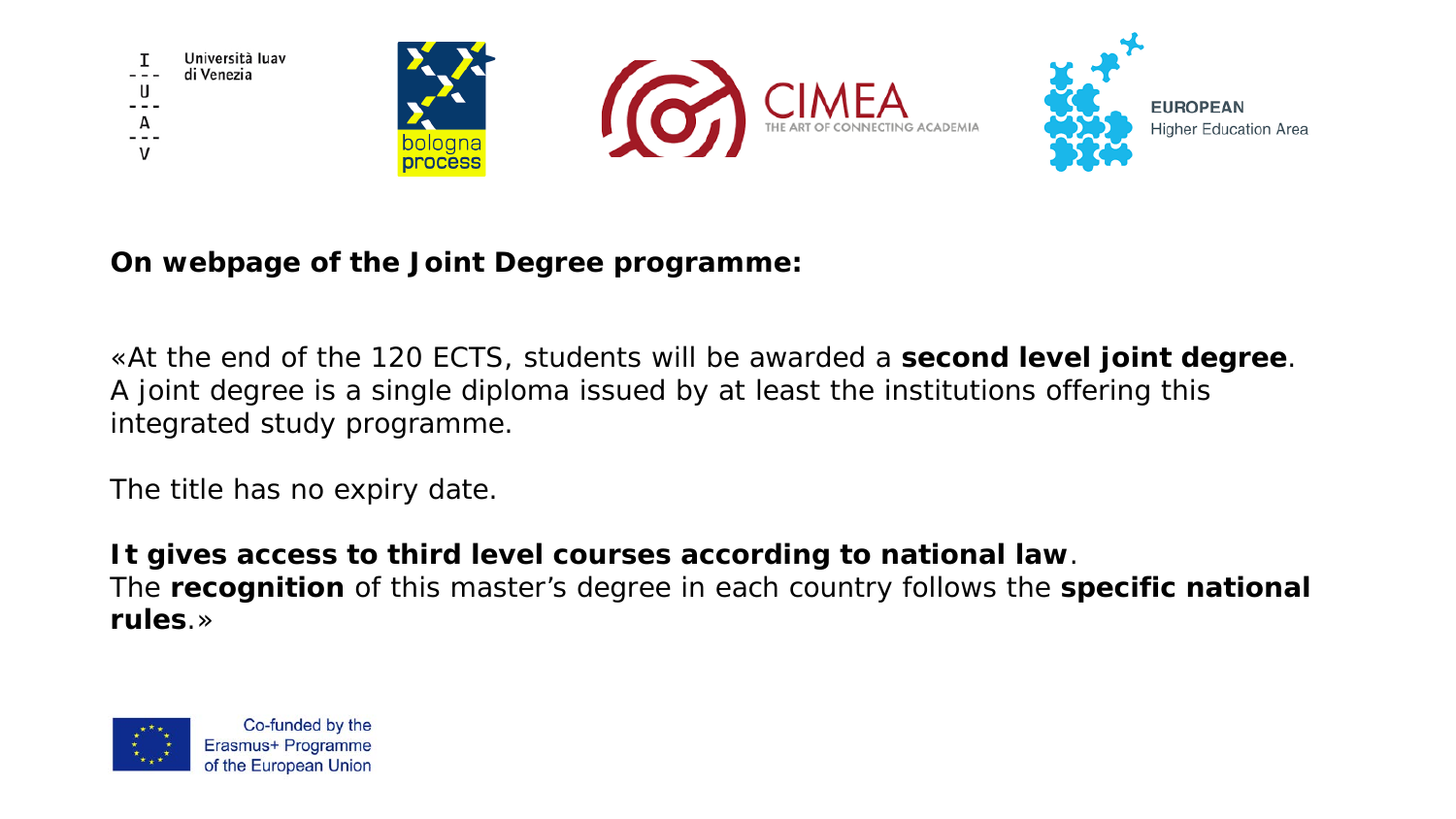

**Tips about information provision for your students**

Provide automatically the Diploma Supplement

Cooperate with different stakeholders involved (other HEIs, Academics, Officers)

Provide clear information on your website with a focus on

- > Qualification awarded and academic rights
- > Job market opportunities
- > Contact point